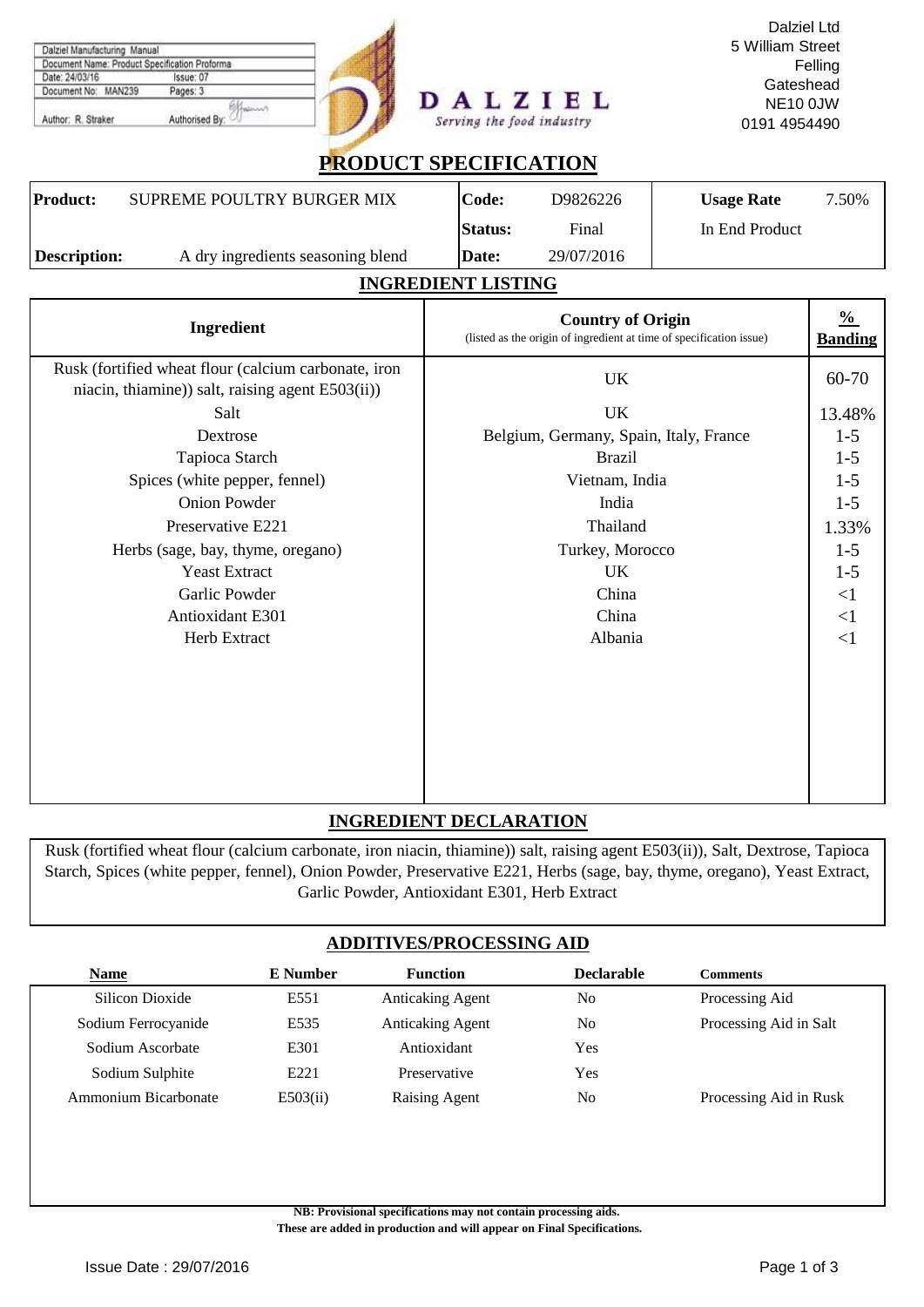| Document Name: Product Specification Proforma |                |  |
|-----------------------------------------------|----------------|--|
| Date: 24/03/16                                | Issue: 07      |  |
| Document No: MAN239                           | Pages: 3       |  |
|                                               |                |  |
| Author: R. Straker                            | Authorised By: |  |



#### Dalziel Ltd 5 William Street Felling Gateshead NE10 0JW 0191 4954490

# **ALLERGEN INFORMATION D9826226**

Serving the food industry

| Allergen                                           | <b>Present</b> |                   | <b>Source</b>     | <b>Comments</b> |  |
|----------------------------------------------------|----------------|-------------------|-------------------|-----------------|--|
|                                                    | on Site        | <b>In Product</b> |                   |                 |  |
| Cereals containing<br><b>Gluten</b>                | <b>YES</b>     | <b>YES</b>        | Rusk              |                 |  |
| <b>Crustaceans</b><br>and products thereof         | NO             | $\rm NO$          |                   |                 |  |
| Egg<br>and products thereof                        | <b>YES</b>     | $\rm NO$          |                   |                 |  |
| Fish<br>and products thereof                       | <b>YES</b>     | $\rm NO$          |                   |                 |  |
| <b>Soybeans</b><br>and products thereof            | <b>YES</b>     | $\rm NO$          |                   |                 |  |
| <b>Milk</b><br>and products thereof                | <b>YES</b>     | $\rm NO$          |                   |                 |  |
| <b>Celery</b><br>and products thereof              | <b>YES</b>     | $\rm NO$          |                   |                 |  |
| <b>Mustard</b><br>and products thereof             | <b>YES</b>     | $\rm NO$          |                   |                 |  |
| <b>Peanuts</b><br>and products thereof             | $\rm NO$       | $\rm NO$          |                   |                 |  |
| Nuts *(other than peanuts)<br>and products thereof | N <sub>O</sub> | NO                |                   |                 |  |
| Lupin<br>and products thereof                      | NO             | NO                |                   |                 |  |
| <b>Sesame Seeds</b><br>and products thereof        | NO             | $\rm NO$          |                   |                 |  |
| <b>Molluscs</b><br>and products thereof            | $NO$           | $\rm NO$          |                   |                 |  |
| <b>Sulpher Dioxide</b><br>Sulphites >10ppm         | <b>YES</b>     | <b>YES</b>        | Preservative E221 |                 |  |

Dalziel take reasonable and practical precautions to reduce the risk of contaminaion of the products we manufacture. Due to the nature and complexity of ingredient blending the risk of contamination from carry over residue or airborne cross contamination cannot be totally eliminated**.**  Furthermore although we prohibit the processing of nuts on site we cannot guarantee that contamination has not occurred at other stages in the processing of ingredients, i.e. during farming, harvesting, transportation etc. To a greater or lesser extent the same issue may apply to other allergens. A copy of our allergen policy and risk assessment is available on request.

**The absence of an allergen from the above recipe should not be taken as an implication that our product can be guaranteed free from that allergen.**

\* (1) Nut allergens: Almond, hazelnut, Walnut, cashew, pecan, brazil nut, pistachio nut, Macadamia/Queensland nut) and produc ts thereof.

### **SUITABILITY**

|            | ____________   |  |                       |                           |  |  |  |  |
|------------|----------------|--|-----------------------|---------------------------|--|--|--|--|
| Vegetarian | <b>YES</b>     |  | $\mathbf{v}$<br>/egan | $V\Gamma C$<br><b>ILD</b> |  |  |  |  |
|            | N <sub>O</sub> |  |                       |                           |  |  |  |  |
| Organic    |                |  |                       |                           |  |  |  |  |